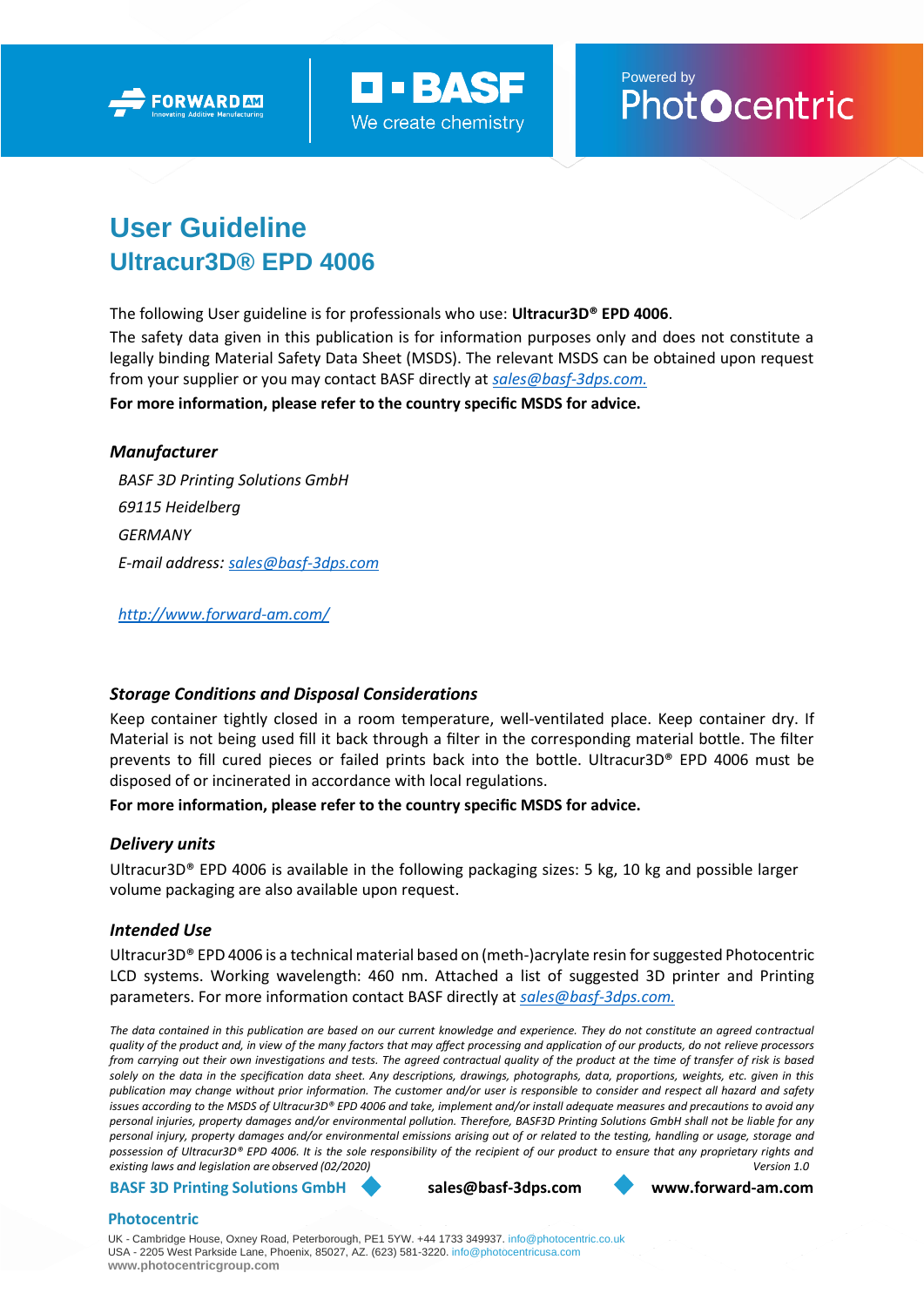



# *Example of Suitable 3D-Printers and Settings*

| <b>PRINTFR</b>     | <b>PHOTOCENTRIC MAGNA</b> |
|--------------------|---------------------------|
| Wavelength         | 460 nm                    |
| <b>Curing time</b> | 8 s                       |
| <b>Voxel depth</b> | $100 \mu m$               |

*Detailed printing parameter can be found on Photocentric studio* 

### *Printing Process*



*The data contained in this publication are based on our current knowledge and experience. They do not constitute an agreed contractual quality of the product and, in view of the many factors that may affect processing and application of our products, do not relieve processors from carrying out their own investigations and tests. The agreed contractual quality of the product at the time of transfer of risk is based solely on the data in the specification data sheet. Any descriptions, drawings, photographs, data, proportions, weights, etc. given in this publication may change without prior information. The customer and/or user is responsible to consider and respect all hazard and safety issues according to the MSDS of Ultracur3D® EPD 4006 and take, implement and/or install adequate measures and precautions to avoid any personal injuries, property damages and/or environmental pollution. Therefore, BASF3D Printing Solutions GmbH shall not be liable for any personal injury, property damages and/or environmental emissions arising out of or related to the testing, handling or usage, storage and possession of Ultracur3D® EPD 4006. It is the sole responsibility of the recipient of our product to ensure that any proprietary rights and existing laws and legislation are observed (02/2020) Version 1.0*

#### **BASF 3D Printing Solutions GmbH [sales@basf-3dps.com](mailto:sales@basf-3dps.com) [www.forward-am.com](http://www.forward-am.com/)**

#### **Photocentric**

UK - Cambridge House, Oxney Road, Peterborough, PE1 5YW. +44 1733 349937. [info@photocentric.co.uk](mailto:info@photocentric.co.uk) USA - 2205 West Parkside Lane, Phoenix, 85027, AZ. (623) 581-3220. [info@photocentricusa.com](mailto:info@photocentricusa.com)

**[www.photocentricgroup.com](http://www.photocentricgroup.com/)**